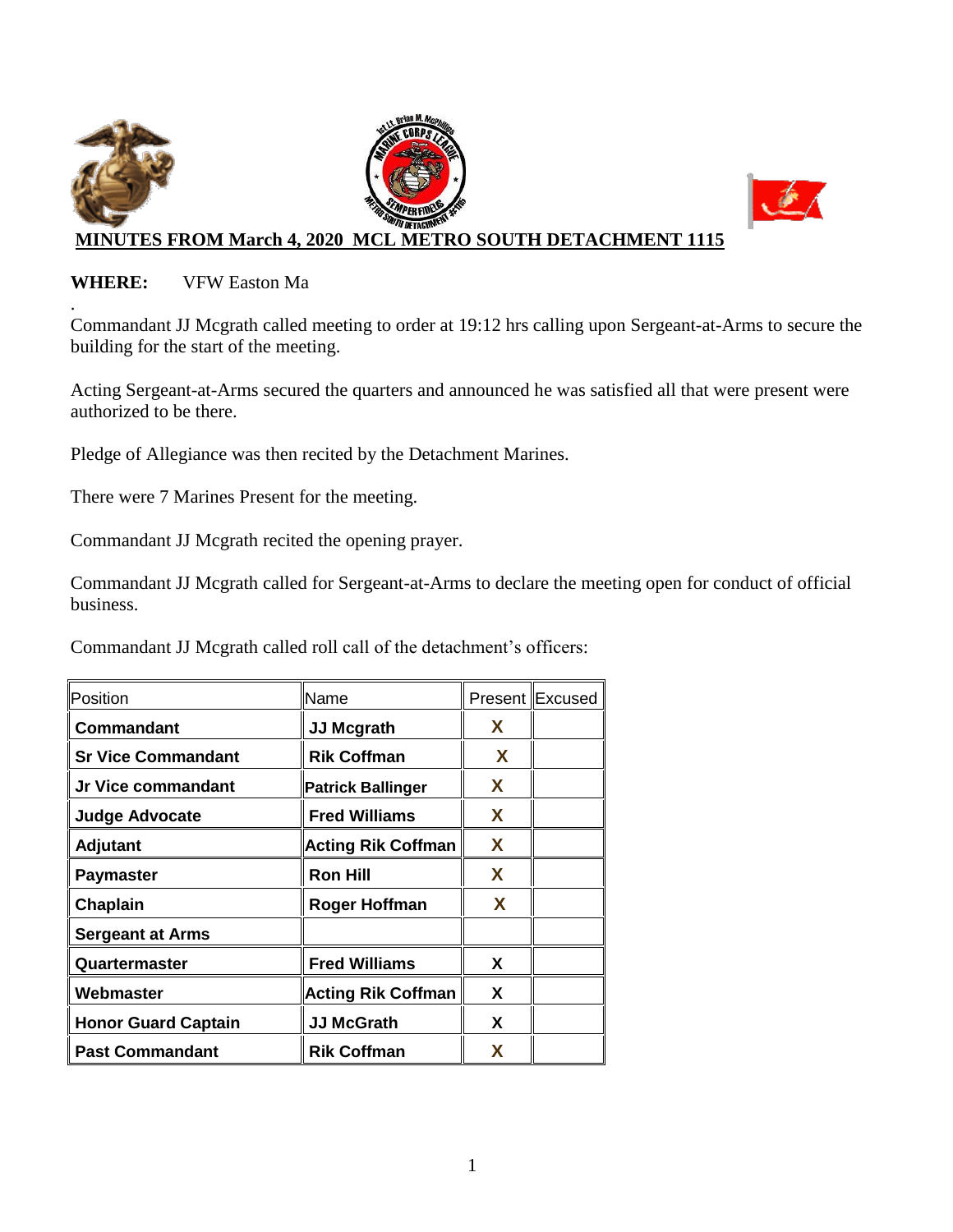# New Members

• No new members

## Correspondence 7

• 501 C3 completed

### Sickness 9

Ron Hill mentioned Mike Clarke not doing well. Keith Butler also mentioned Home Base, Beth Israel, Red Sox and VA working on these issues

# Reports 6, 8, 10

- Minutes available for February motion made to accept, seconded and passed
- No Paymaster report available.
- Chaplain mentioned rituals and honors

#### **OLD BUSINESS: Standing committees 11/12: Committee created for organization , Pat Ballinger to chair**

#### HONOR GUARD

- Report made by Roger/JJ.
- Flag Retiring and car show 6/13
- Pallative 1pm Brockton 5/13
- VA 2k walk and roll 5/13 west roxbury

#### QUARTERNASTER

 $\bullet$  NA

Birthday Ball

 $\bullet$  NA

#### Scholarship

Will be needing reviews soon

#### OCYM

• Nothing new to report

#### Fund Raiser

• Roses o be purchased for May